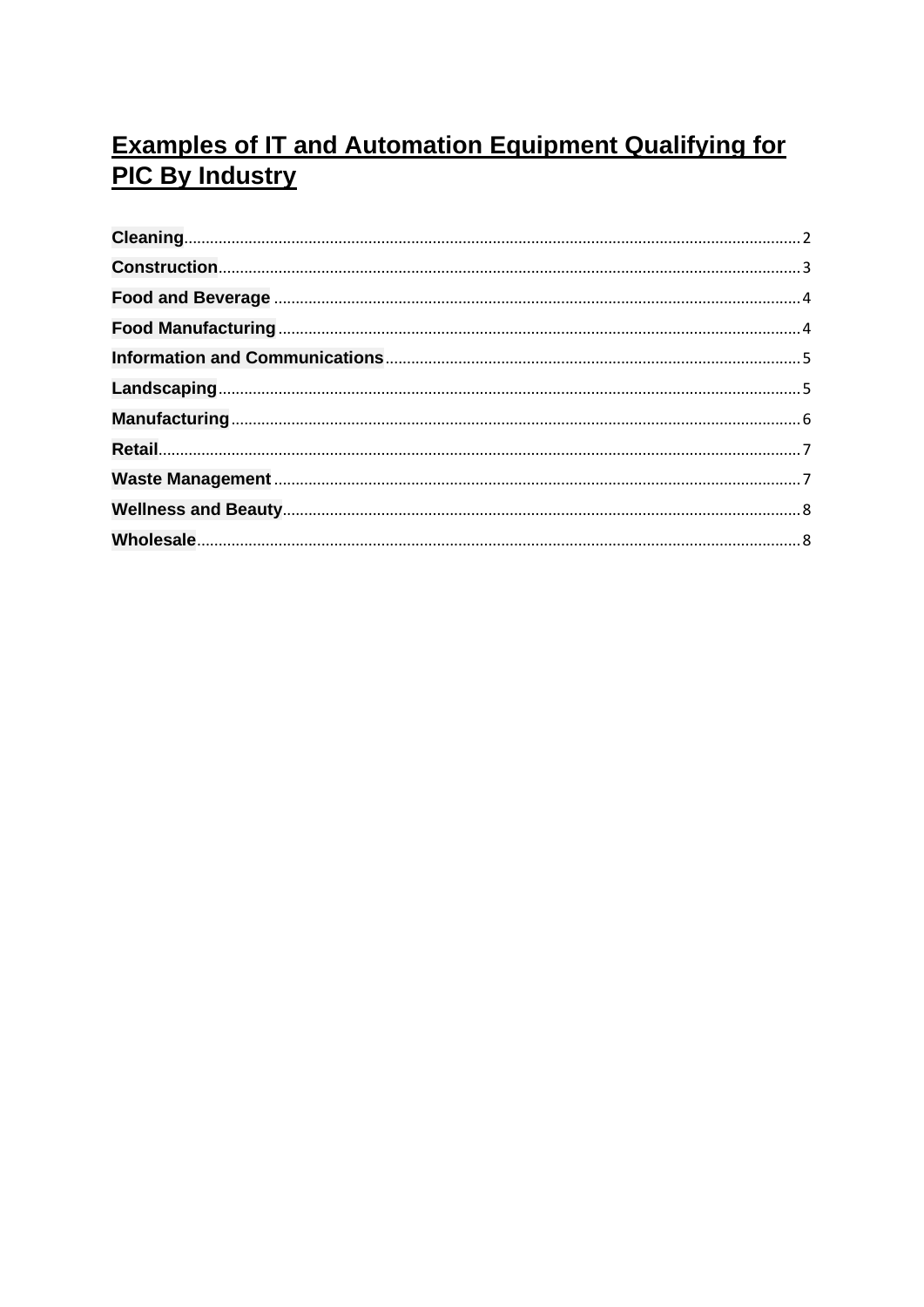### <span id="page-1-0"></span>**Cleaning**

| a. Mat rolling machine<br>a. Air blower<br>b. Battery-operated cart<br>c. Boom lift<br>d. Burnisher<br>e. Carpet shampoo machine<br>f. Vacuum cleaner<br>g. Escalator cleaner<br>h. Glass cleaning system<br>i. Hi-pressure jet machine<br>j. Pavement sweeper<br>k. Ride-on scrubber<br>Ride-on sweeper<br>I.<br>m. Road sweeper<br>n. Steam cleaner<br>o. Suction road sweeper | <b>Equipment in the Prescribed PIC</b><br><b>IT and Automation Equipment</b><br><b>List</b> | <b>Equipment which may be</b><br>approved for PIC on a Case-by-<br><b>Case Basis</b> |
|----------------------------------------------------------------------------------------------------------------------------------------------------------------------------------------------------------------------------------------------------------------------------------------------------------------------------------------------------------------------------------|---------------------------------------------------------------------------------------------|--------------------------------------------------------------------------------------|
|                                                                                                                                                                                                                                                                                                                                                                                  | p. Walk-behind auto scrubber                                                                |                                                                                      |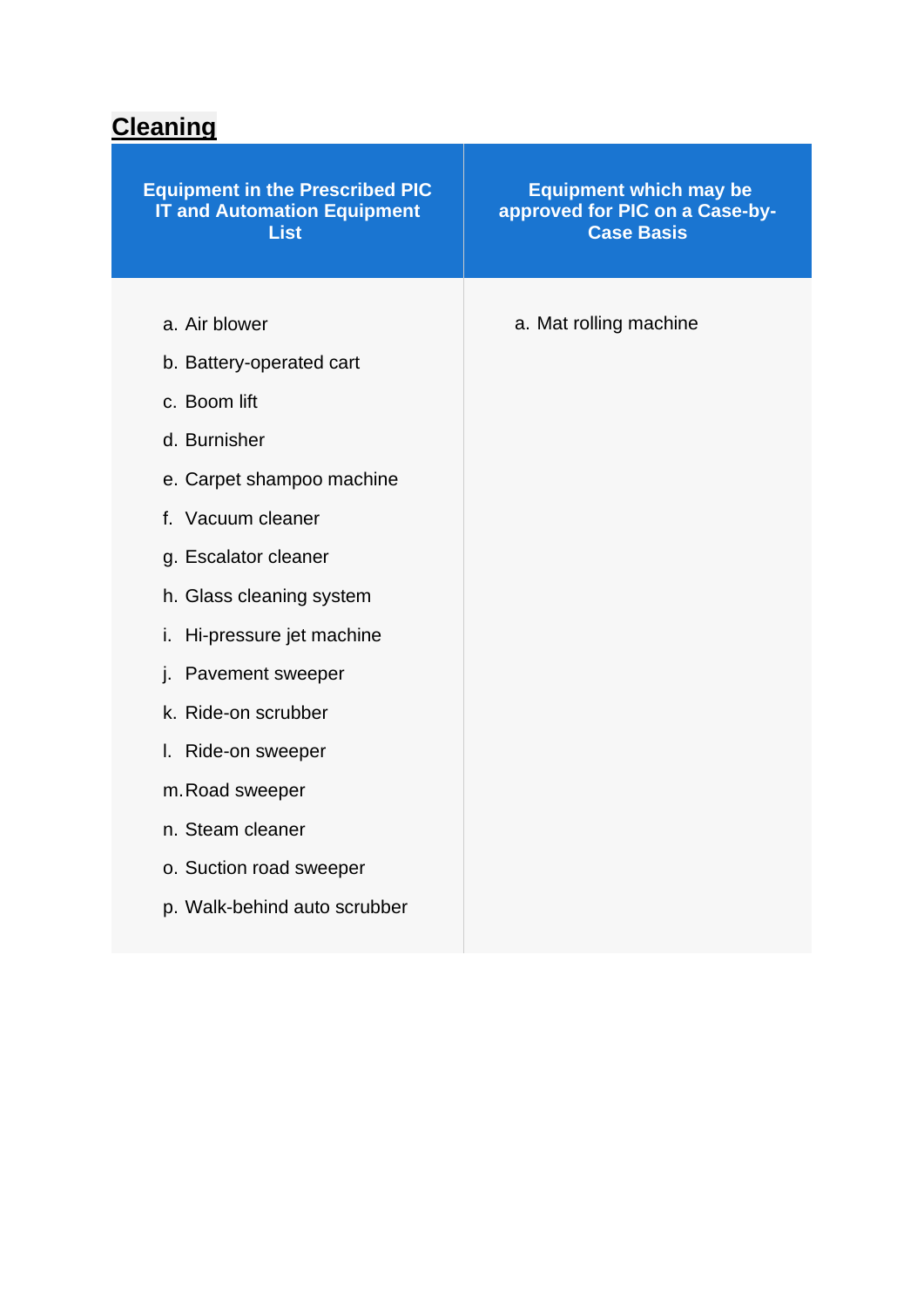### <span id="page-2-0"></span>**Construction**

| <b>Equipment in the Prescribed PIC</b>                                                                                                                                                                                                                                                                    | <b>Equipment which may be</b>                                                                                                                                                                                                                                                                                                                                                                                                                                 |
|-----------------------------------------------------------------------------------------------------------------------------------------------------------------------------------------------------------------------------------------------------------------------------------------------------------|---------------------------------------------------------------------------------------------------------------------------------------------------------------------------------------------------------------------------------------------------------------------------------------------------------------------------------------------------------------------------------------------------------------------------------------------------------------|
| <b>IT and Automation Equipment</b>                                                                                                                                                                                                                                                                        | approved for PIC on a Case-by-                                                                                                                                                                                                                                                                                                                                                                                                                                |
| <b>List</b>                                                                                                                                                                                                                                                                                               | <b>Case Basis</b>                                                                                                                                                                                                                                                                                                                                                                                                                                             |
| a. Automated tunnel boring<br>machine<br>b. Boom lift<br>c. Concrete pumps<br>d. Mini crane<br>e. Mobile crane<br>f. Ride-on power float machine<br>g. Self-climbing scaffold system<br>h. Scissor lift<br>i. Telescopic handler<br>For more examples, please refer to<br>item 35 of the prescribed list. | a. Automated ducting machine<br>b. Bandsaw machine<br>c. Core drill automatic feeding<br>machine<br>d. Crawler drilling machine<br>e. Demolition robot<br>f. Floor grinding machine<br>g. Glass tempering system<br>h. Hydraulic demolition machine<br>and breaker<br>i. Hydraulic drilling rig<br>j. Noise monitoring system<br>k. Pipe jacking machine<br>I. Profiling machine<br>m. Slurry shield machine<br>n. Soil testing system<br>o. Wire saw machine |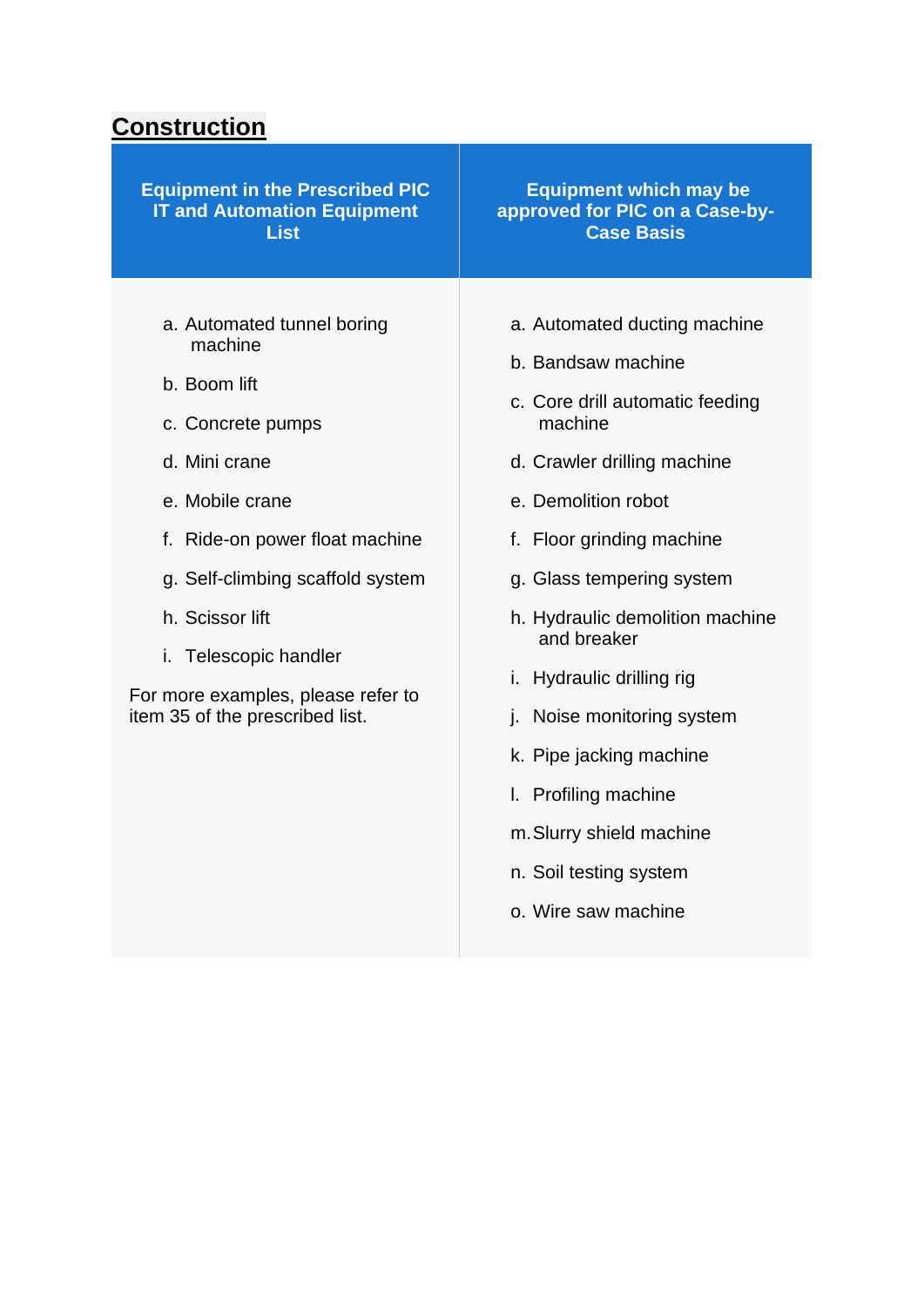### <span id="page-3-0"></span>**Food and Beverage**

| <b>Equipment in the Prescribed PIC</b><br><b>IT and Automation Equipment List</b>                                                                                                                                                                                                                    | <b>Equipment which may be</b><br>approved for PIC on a Case-by-<br><b>Case Basis</b> |
|------------------------------------------------------------------------------------------------------------------------------------------------------------------------------------------------------------------------------------------------------------------------------------------------------|--------------------------------------------------------------------------------------|
| a. Automatic double layer stirrer<br>and cooking machine<br>b. Automatic grilling machine<br>c. Automatic ice slicer<br>d. Combi oven<br>e. Dishwasher<br>f. Dumb waiter lift<br>g. Rolled pasta sheet machine<br>h. Vacuum packing machine<br><i>i.</i> Vegetable preparation<br>speciality machine | N.A.                                                                                 |
|                                                                                                                                                                                                                                                                                                      |                                                                                      |

## <span id="page-3-1"></span>**Food Manufacturing**

| <b>Equipment in the Prescribed PIC IT</b><br>and Automation Equipment List                                                                             | <b>Equipment which may be</b><br>approved for PIC on a Case-by-<br><b>Case Basis</b>  |
|--------------------------------------------------------------------------------------------------------------------------------------------------------|---------------------------------------------------------------------------------------|
| a. Automatic capping machine<br>b. Automatic filling machine<br>c. Automatic thermoforming<br>vacuum machine<br>d. Cake filler and conveyor<br>steamer | a. Conveying system and metal<br>detector<br>b. Semi-auto egg tart forming<br>machine |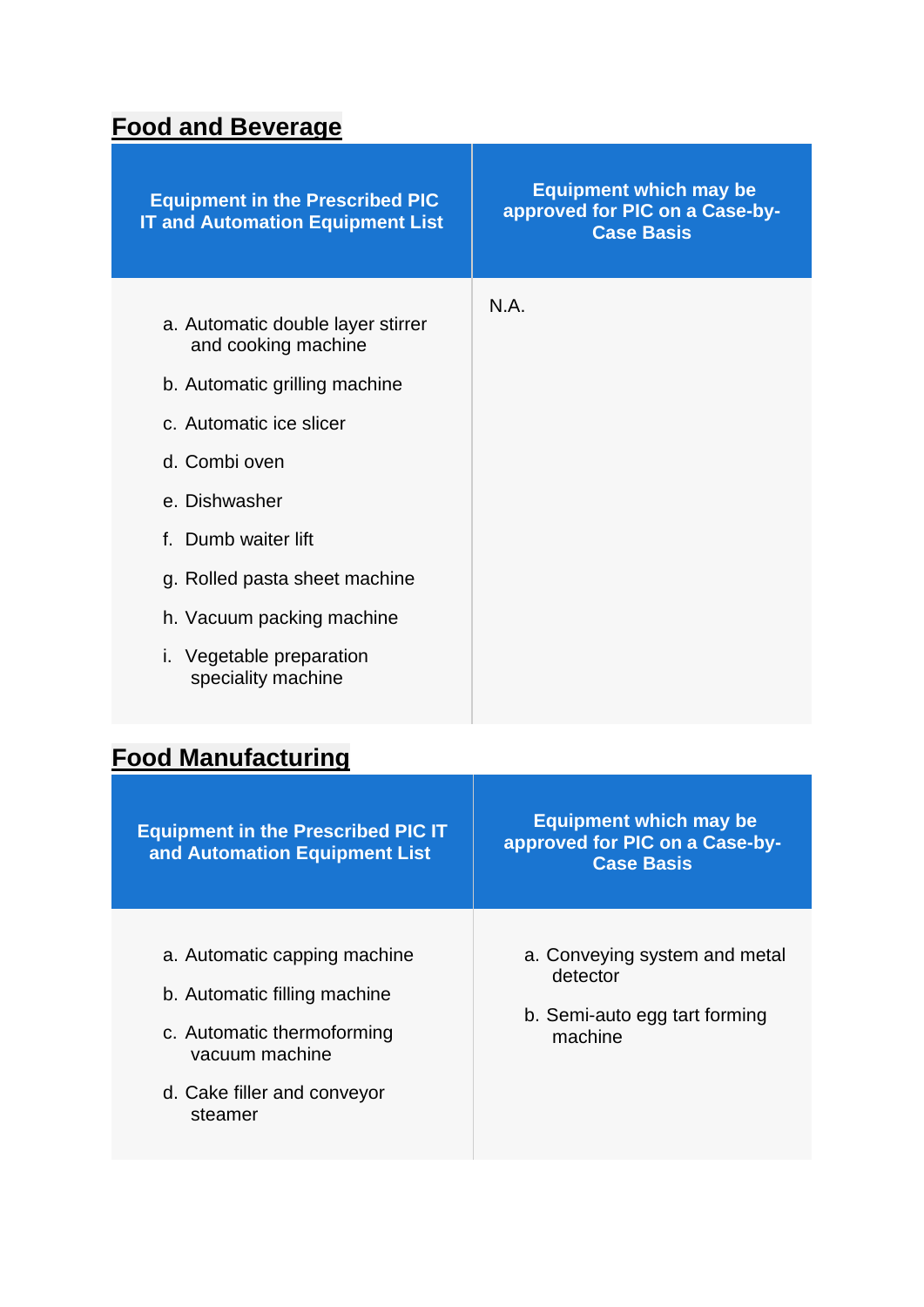| e. Horizontal mixer             |
|---------------------------------|
| f. Rice-roll processing machine |
| g. Spiral freezer               |
| h. Tunnel oven                  |
| i. Vacuum packing machine       |
|                                 |

## <span id="page-4-0"></span>**Information and Communications**

| <b>Equipment in the Prescribed PIC</b><br><b>IT and Automation Equipment</b><br><b>List</b> | <b>Equipment which may be</b><br>approved for PIC on a Case-by-<br><b>Case Basis</b> |
|---------------------------------------------------------------------------------------------|--------------------------------------------------------------------------------------|
|                                                                                             |                                                                                      |
| a. Bar-coding system                                                                        | a. Cable analyser                                                                    |
| b. Computer-to-plate and<br>computer-to-press systems                                       | b. Key management system                                                             |
| c. Offset printing press                                                                    |                                                                                      |
| d. Radio-Frequency<br>Identification (RFID) system                                          |                                                                                      |

# <span id="page-4-1"></span>**Landscaping**

| <b>Equipment in the Prescribed PIC</b><br><b>IT and Automation Equipment List</b> | <b>Equipment which may be</b><br>approved for PIC on a Case-by-<br><b>Case Basis</b> |
|-----------------------------------------------------------------------------------|--------------------------------------------------------------------------------------|
| a. Electric hedge trimmer<br>b. Ride-on mower                                     | a. Compost turning machine                                                           |
| c. Ride-on aerator<br>d. Soil mixer                                               |                                                                                      |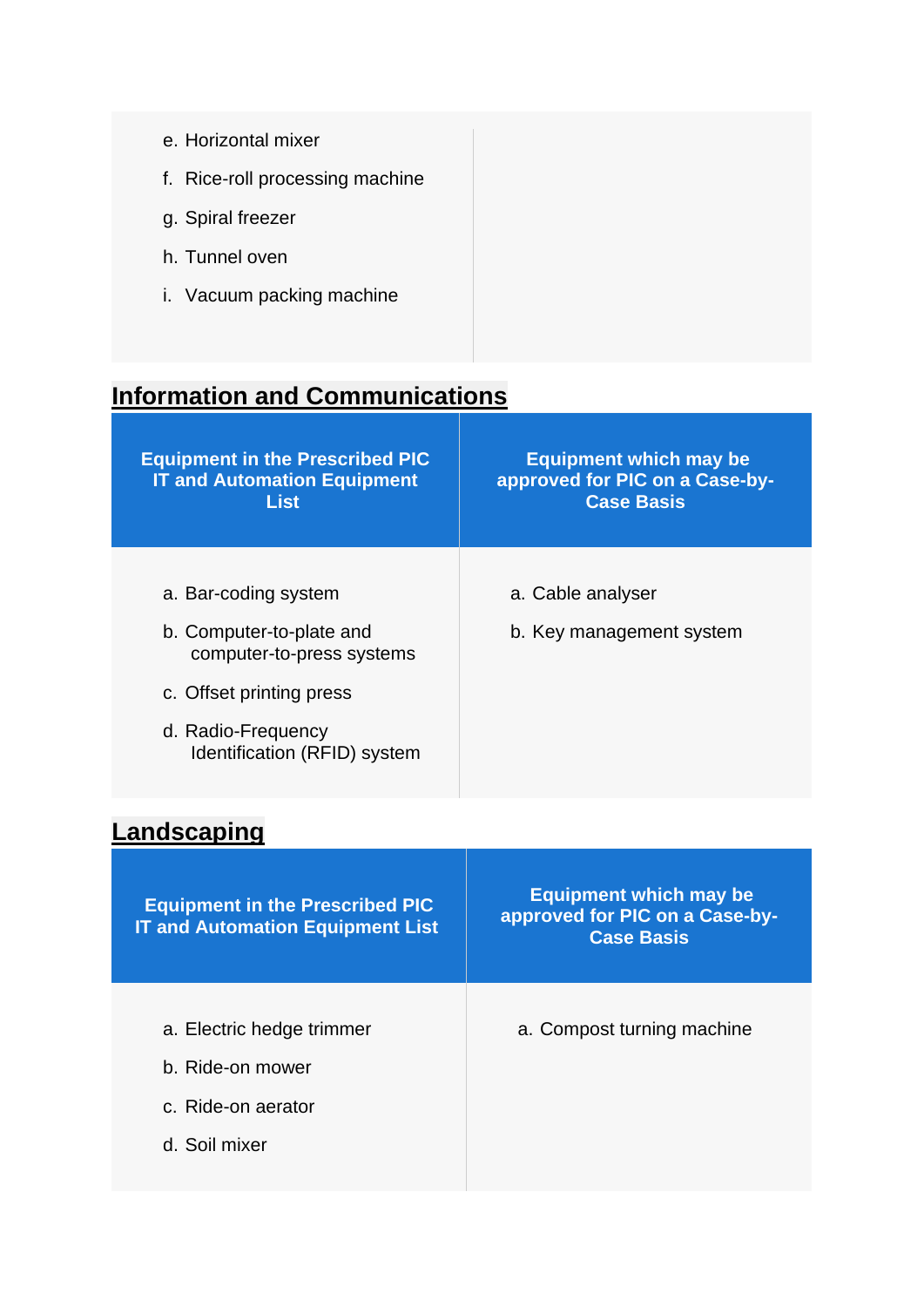| e. Trencher                 |
|-----------------------------|
| f. Wood chipper             |
| g. Mechanised leaf shredder |
| h. Potting machine          |
|                             |

# <span id="page-5-0"></span>**Manufacturing**

| <b>Equipment in the Prescribed PIC IT</b><br>and Automation Equipment List                                                                                                                                                                                            | <b>Equipment which may be</b><br>approved for PIC on a Case-by-<br><b>Case Basis</b>                                                                                                                                                                                                                                                                                                             |
|-----------------------------------------------------------------------------------------------------------------------------------------------------------------------------------------------------------------------------------------------------------------------|--------------------------------------------------------------------------------------------------------------------------------------------------------------------------------------------------------------------------------------------------------------------------------------------------------------------------------------------------------------------------------------------------|
| a. Blister packaging machine<br>b. Boom lift<br>c. Computer-to-plate and computer-<br>to-press systems<br>d. Extrusion machines<br>e. Injection mould machine used for<br>making plastic, ceramic, metal<br>or silicone rubber components<br>f. Offset printing press | a. Automatic vertical cutting<br>machine<br>b. Bending machine<br>c. Edge bending machine<br>d. Hydraulic guillotine shear<br>e. Hydraulic hot press<br>machinery<br>f. Hydraulic insertion machine<br>g. Metal sanding machine<br>h. Rotary shearing machine<br>Rubber trimming machine<br>İ.<br>j. Panel saw machine<br>k. Taping machine head (with<br>PLC control system and<br>programming) |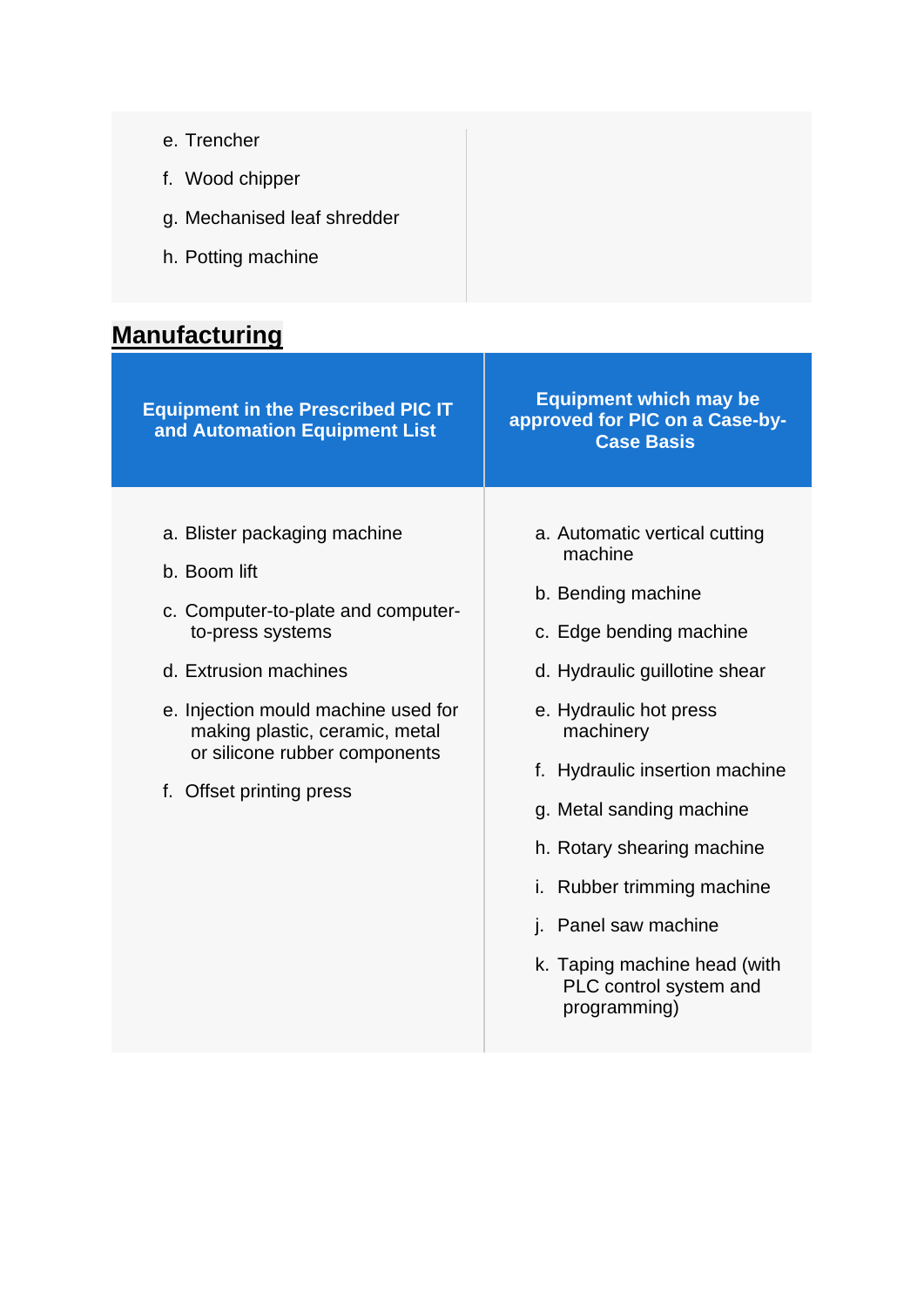## <span id="page-6-0"></span>**Retail**

| <b>Equipment in the Prescribed PIC</b><br><b>IT and Automation Equipment</b><br><b>List</b>                                                                                                                                                  | <b>Equipment which may be</b><br>approved for PIC on a Case-by-<br><b>Case Basis</b>      |
|----------------------------------------------------------------------------------------------------------------------------------------------------------------------------------------------------------------------------------------------|-------------------------------------------------------------------------------------------|
| a. Bar-coding system<br>b. Computers<br>c. Customer relationship<br>management system<br>d. Fingerprint recognition device<br>connected to IT system<br>e. Interactive shopping carts or<br>kiosks<br>f. Point of sale system<br>g. Printers | a. Automatic kerato-<br>refractometer<br>b. Brush chipper<br>c. Hygiene monitoring system |
| Wacto Managamant                                                                                                                                                                                                                             |                                                                                           |

#### <span id="page-6-1"></span>**Waste Management**

| <b>Equipment in the Prescribed PIC IT</b><br>and Automation Equipment List | <b>Equipment which may be</b><br>approved for PIC on a Case-by-<br><b>Case Basis</b> |
|----------------------------------------------------------------------------|--------------------------------------------------------------------------------------|
| a. Industrial shredder                                                     | N.A.                                                                                 |
| b. Mobile or static refuse<br>compactor                                    |                                                                                      |
| c. Jaw crusher or impact crusher                                           |                                                                                      |
| d. Load handling system                                                    |                                                                                      |
| e. Composting equipment                                                    |                                                                                      |
| f. Hydraulic shear                                                         |                                                                                      |
|                                                                            |                                                                                      |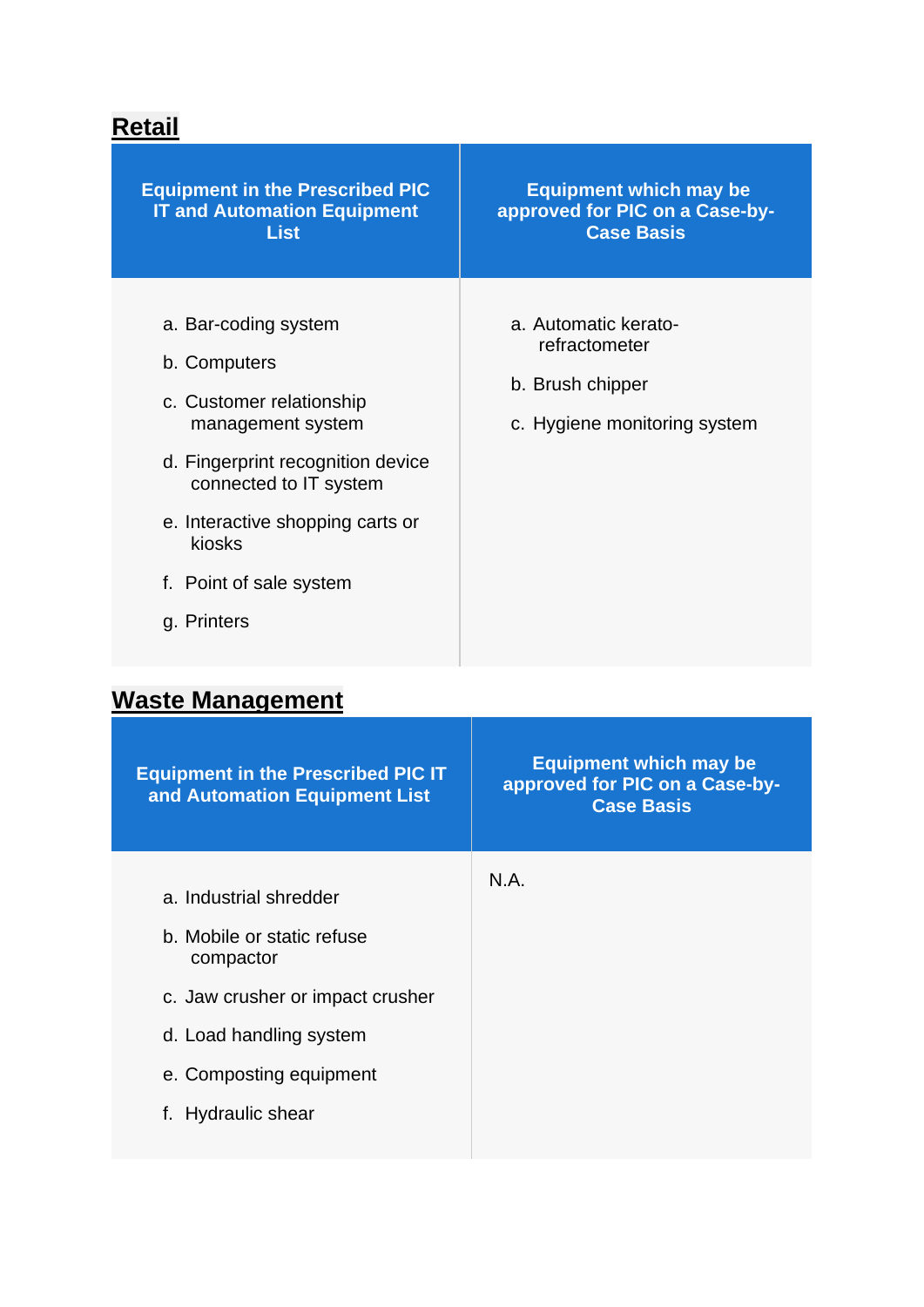<span id="page-7-0"></span>

| For more examples, please refer to<br>item 40 of the prescribed list.                       |                                                                                                                |
|---------------------------------------------------------------------------------------------|----------------------------------------------------------------------------------------------------------------|
| <b>Wellness and Beauty</b>                                                                  |                                                                                                                |
| <b>Equipment in the Prescribed</b><br><b>PIC IT and Automation</b><br><b>Equipment List</b> | <b>Equipment which may be</b><br>approved for PIC on a Case-by-<br><b>Case Basis</b>                           |
| N.A.                                                                                        | a. Complexion analysis system<br>b. Electric traction therapy<br>equipment<br>c. Smart pressure therapy system |
| <b>Wholesale</b>                                                                            |                                                                                                                |
| <b>Equipment in the Prescribed</b><br><b>PIC IT and Automation</b><br><b>Equipment List</b> | <b>Equipment which may be</b><br>approved for PIC on a Case-by-Case<br><b>Basis</b>                            |

- <span id="page-7-1"></span>a. Bar-coding system
- b. Milling machine
- c. Punching and laser cutting machine
- d. Scissor lift
- e. Shrink wrap packing machine
- a. Automatic edge banding machine
- b. Automatic liquid/ raw material dispensing machine
- c. Automatic paper cutter
- d. Automatic tape cutting machine
- e. Balancing machine
- f. Bottle staking machine
- g. Colour spectrophotometer
- h. Dry powder refilling machine
- i. Electric stacker